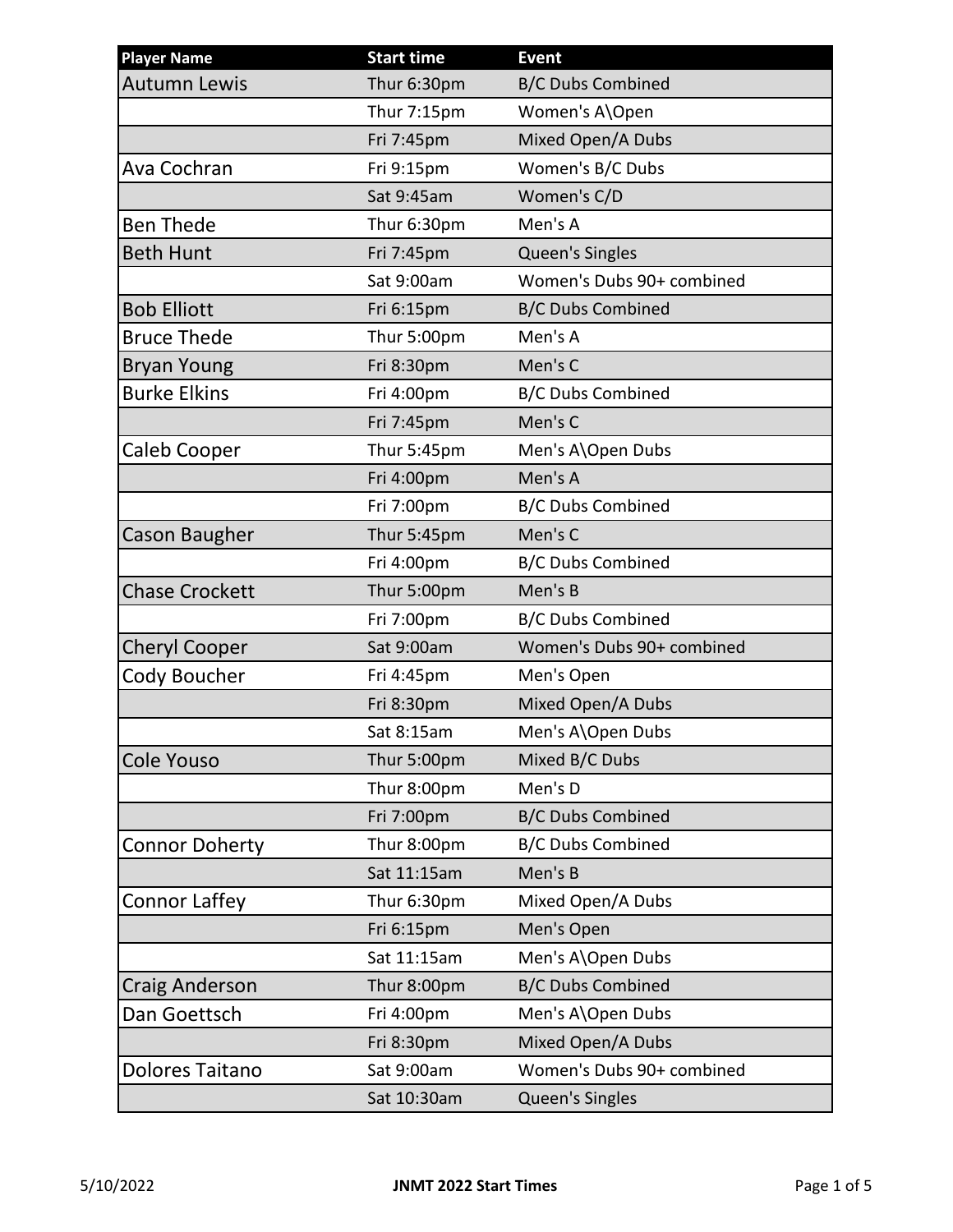| <b>Player Name</b>          | <b>Start time</b>  | <b>Event</b>             |
|-----------------------------|--------------------|--------------------------|
| Dominic Ackerman            | Thur 5:00pm        | Mixed B/C Dubs           |
|                             | Fri 4:45pm         | Men's A\Open Dubs        |
|                             | Sat 11:15am        | Men's B                  |
| Don Kerzel                  | Thur 5:45pm        | Mixed Open/A Dubs        |
|                             | Thur 7:15pm        | Men's A                  |
|                             | Fri 4:00pm         | Men's A\Open Dubs        |
| Douglas Schoonmaker         | Thur 8:00pm        | Men's D                  |
| <b>Elizabeth Byrd</b>       | <b>Thur 7:15pm</b> | Women's A\Open           |
|                             | Fri 8:30pm         | Mixed Open/A Dubs        |
| <b>Eric Nelson</b>          | Thur 6:30pm        | Mixed Open/A Dubs        |
|                             | Fri 6:15pm         | Men's A\Open Dubs        |
|                             | Fri 8:30pm         | Men's A                  |
| <b>Erich Beversdorf</b>     | Fri 4:00pm         | Men's A\Open Dubs        |
|                             | Fri 5:30pm         | Men's A                  |
| <b>Ethan Pulley</b>         | Thur 6:30pm        | <b>B/C Dubs Combined</b> |
|                             | Fri 5:30pm         | Men's B                  |
|                             | Fri 8:30pm         | Mixed B/C Dubs           |
| <b>Foster Kirsch</b>        | Thur 7:35pm        | Men's A                  |
|                             | Fri 9:15pm         | Men's A\Open Dubs        |
| <b>Frank Merchant-Burke</b> | Thur 8:00pm        | Mixed B/C Dubs           |
|                             | Fri 5:30pm         | Men's A                  |
|                             | Fri 7:00pm         | Men's A\Open Dubs        |
| <b>Geoffrey Marsden</b>     | Thur 8:00pm        | Men's D                  |
|                             | Fri 7:00pm         | <b>B/C Dubs Combined</b> |
| George Garcia               | Thur 5:45pm        | Men's A\Open Dubs        |
|                             | Fri 5:30pm         | Men's A                  |
| Grace Schoonmaker           | Thur 5:00pm        | Mixed B/C Dubs           |
|                             | Thur 5:45pm        | Women's B                |
| Hannah Bradshaw             | Fri 5:30pm         | Women's B                |
|                             | Fri 9:15pm         | Women's B/C Dubs         |
| Izzy Youso                  | Thur 5:00pm        | Mixed B/C Dubs           |
|                             | Thur 6:30pm        | Women's B/C Dubs         |
|                             | Sat 9:45am         | Women's C/D              |
| <b>Jack Sobey</b>           | Fri 4:45pm         | Men's B                  |
|                             | Fri 7:00pm         | <b>B/C Dubs Combined</b> |
| Jaime Boucher               | Fri 4:45pm         | Men's Open               |
|                             | Sat 8:15am         | Men's A\Open Dubs        |
| Jane Schoonmaker            | Fri 7:45pm         | Queen's Singles          |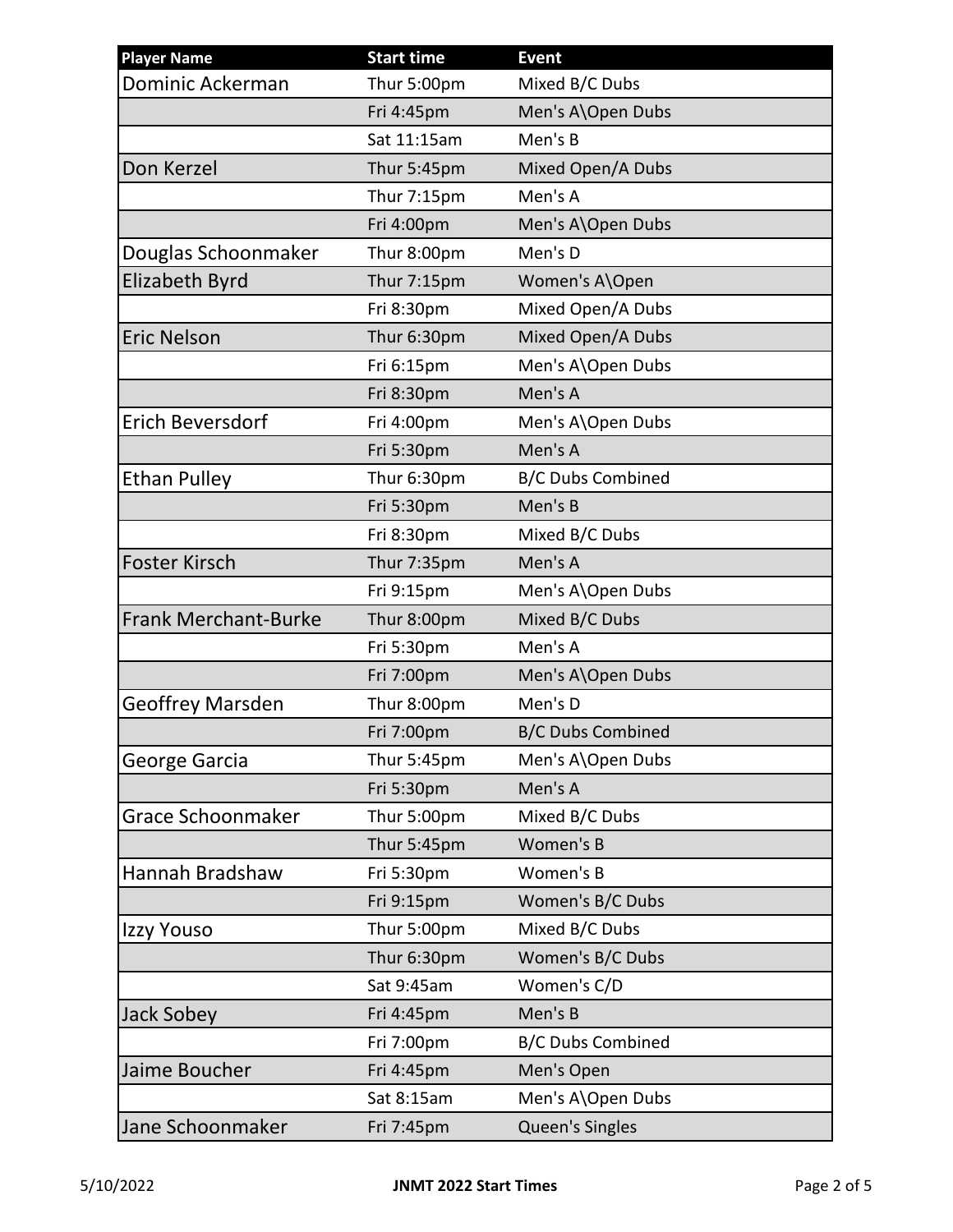| <b>Player Name</b>     | <b>Start time</b> | <b>Event</b>             |
|------------------------|-------------------|--------------------------|
| Jared Ellegood         | Fri 4:45pm        | Men's A\Open Dubs        |
|                        | Fri 7:00pm        | <b>B/C Dubs Combined</b> |
|                        | Fri 8:30pm        | Men's B                  |
| <b>Jason Dornon</b>    | Fri 9:15pm        | Men's A\Open Dubs        |
| Jason Orey             | Fri 8:30pm        | Men's A                  |
|                        | Fri 9:15pm        | Men's A\Open Dubs        |
| Jason Pulley           | Thur 6:30pm       | <b>B/C Dubs Combined</b> |
|                        | Thur 8:00pm       | Men's D                  |
| John K Miller          | Thur 6:30pm       | Men's A                  |
| John Wulf              | Thur 5:45pm       | Mixed B/C Dubs           |
| Jorge Trujillo         | Fri 5:30pm        | Men's B                  |
| Josh Wray              | Thur 5:00pm       | Men's A                  |
|                        | Thur 5:45pm       | Mixed B/C Dubs           |
| Joshua Smith           | Thur 8:00pm       | Men's D                  |
| <b>Justin Gonzalez</b> | Thur 5:00pm       | Men's A                  |
|                        | Fri 8:30pm        | Men's B                  |
| Kalan Kamaka           | Fri 5:30pm        | Men's B                  |
| <b>Kassie Maher</b>    | Thur 5:45pm       | Mixed Open/A Dubs        |
|                        | Thur 7:15pm       | Women's A\Open           |
|                        | Fri 4:45pm        | <b>B/C Dubs Combined</b> |
| Katterlea MacGregor    | Thur 6:30pm       | <b>B/C Dubs Combined</b> |
|                        | Fri 4:00pm        | Women's A\Open           |
|                        | Fri 8:30pm        | Mixed Open/A Dubs        |
| <b>KC Scharf</b>       | Thur 5:45pm       | Men's A\Open Dubs        |
| Kelsey Cochran         | Thur 5:45pm       | Mixed B/C Dubs           |
|                        | Thur 6:30pm       | Women's B/C Dubs         |
|                        | Fri 9:15pm        | Women's B                |
| <b>Kent Vandiver</b>   | Fri 5:30pm        | Men's A                  |
|                        | Fri 7:00pm        | Men's A\Open Dubs        |
| Kristine Holman        | Thur 6:30pm       | Mixed Open/A Dubs        |
|                        | Thur 7:15pm       | Women's A\Open           |
|                        | Fri 6:15pm        | <b>B/C Dubs Combined</b> |
| Laura Goerg            | Thur 6:30pm       | Women's B/C Dubs         |
|                        | Fri 6:15pm        | Women's C/D              |
|                        | Fri 8:30pm        | Mixed B/C Dubs           |
| Leah Bjornsrud         | Fri 8:30pm        | Women's B                |
|                        | Fri 9:15pm        | Women's B/C Dubs         |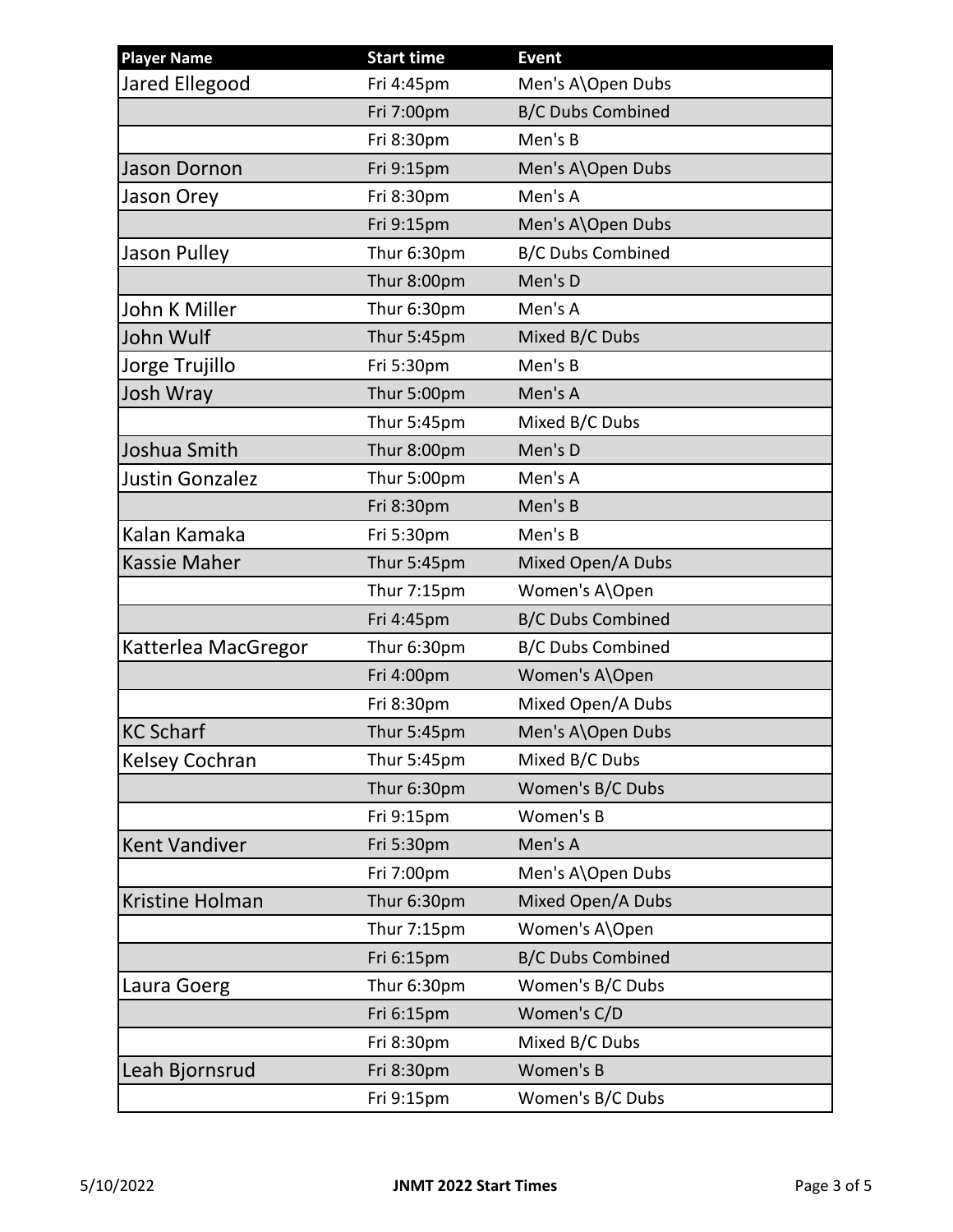| <b>Player Name</b>       | <b>Start time</b> | <b>Event</b>              |
|--------------------------|-------------------|---------------------------|
| <b>Linda Reeves</b>      | Fri 4:45pm        | <b>B/C Dubs Combined</b>  |
|                          | Fri 7:45pm        | Mixed Open/A Dubs         |
|                          | Sat 10:30am       | Women's A\Open            |
| Lisa Edmiston            | Thur 5:00pm       | Queen's Singles           |
| Louis Delelee            | Fri 7:45pm        | Men's C                   |
| Lydia Tudela             | Thur 5:00pm       | Queen's Singles           |
|                          | Sat 9:00am        | Women's Dubs 90+ combined |
| Maddie Kerzel            | Thur 5:45pm       | Mixed Open/A Dubs         |
|                          | Fri 4:00pm        | Women's A\Open            |
|                          | Fri 6:15pm        | <b>B/C Dubs Combined</b>  |
| Maite Celaya             | Fri 6:15pm        | Women's C/D               |
|                          | Fri 9:15pm        | Women's B/C Dubs          |
| <b>Marianne Bradshaw</b> | Fri 7:45pm        | Queen's Singles           |
| <b>Mason Marsden</b>     | Fri 7:00pm        | <b>B/C Dubs Combined</b>  |
|                          | Fri 8:30pm        | Men's C                   |
| <b>Michael Becker</b>    | Thur 5:45pm       | Men's C                   |
|                          | Fri 4:00pm        | <b>B/C Dubs Combined</b>  |
| <b>Michael Doherty</b>   | Thur 8:00pm       | <b>B/C Dubs Combined</b>  |
|                          | Sat 11:15am       | Men's B                   |
| <b>Michael Stoner</b>    | Thur 6:30pm       | Men's Open                |
|                          | Fri 4:45pm        | Men's A\Open Dubs         |
|                          | Fri 7:45pm        | Mixed Open/A Dubs         |
| Natalia Merchant-Burke   | Thur 5:45pm       | Women's B                 |
|                          | Thur 6:30pm       | Women's B/C Dubs          |
|                          | Thur 8:00pm       | Mixed B/C Dubs            |
| <b>Nate Buring</b>       | Fri 6:15pm        | Men's A\Open Dubs         |
|                          | Thur 6:30pm       | Men's Open                |
| <b>Nick Buring</b>       | Thur 7:15pm       | Men's Open                |
| Osvaldo Hernandez        | Thur 5:00pm       | Men's B                   |
|                          | Fri 4:45pm        | <b>B/C Dubs Combined</b>  |
| <b>Phil Crock</b>        | Thur 5:45pm       | Mixed Open/A Dubs         |
|                          | Fri 4:45pm        | Men's A\Open Dubs         |
|                          | Fri 6:15pm        | Men's A                   |
| <b>Preston Anderson</b>  | Thur 8:00pm       | <b>B/C Dubs Combined</b>  |
|                          | Sat 9:45am        | Men's B                   |
| Quinlan Lally            | Thur 8:00pm       | Men's D                   |
|                          | Fri 7:00pm        | <b>B/C Dubs Combined</b>  |
| Rachel Julum             | Sat 9:00am        | Women's Dubs 90+ combined |